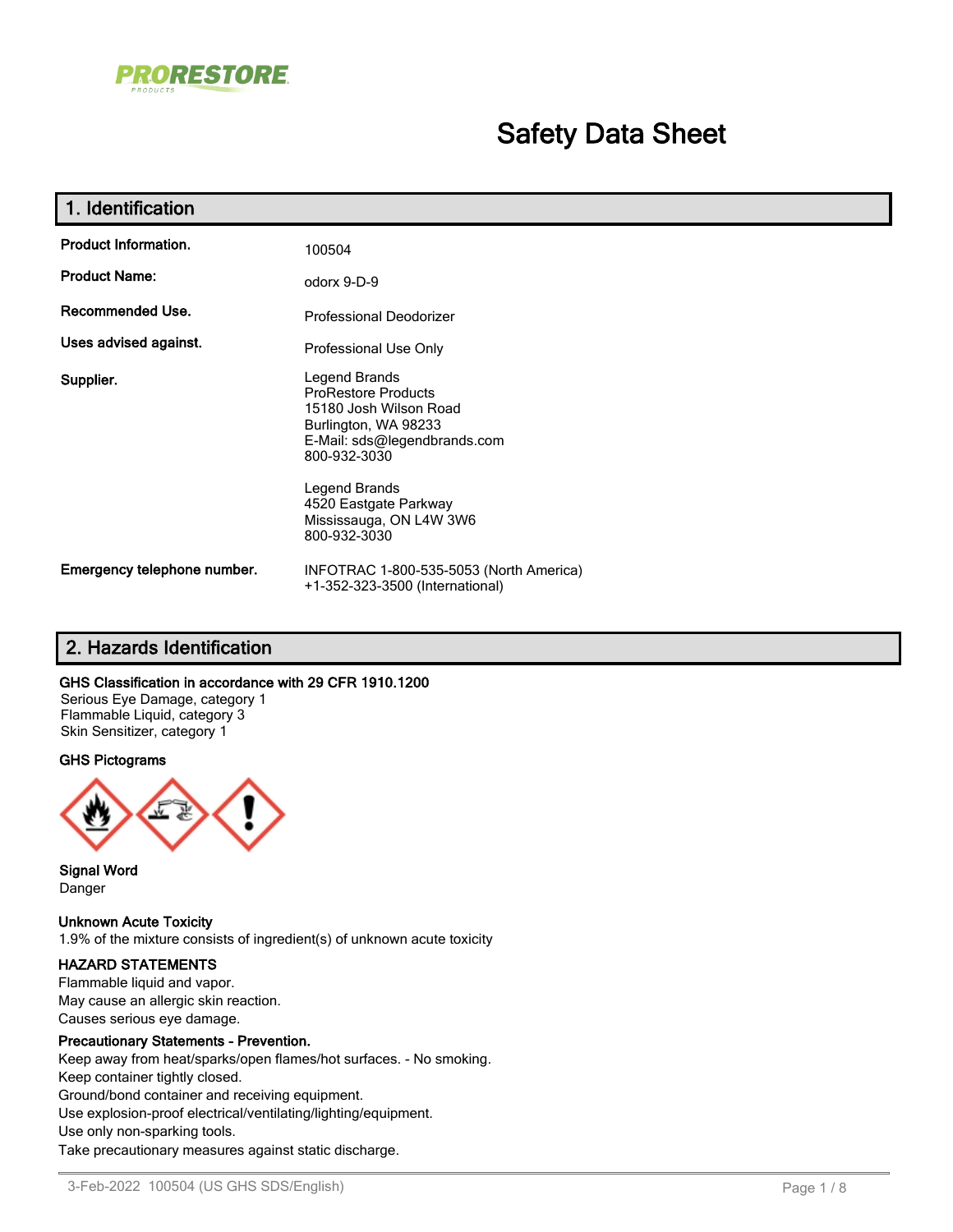Avoid breathing dust/fume/gas/mist/vapors/spray. Wear protective gloves/protective clothing/eye protection/face protection

### **Precautionary Statements - Response.**

If on skin: Wash with plenty of water.

If on skin (or hair): Take off immediately all contaminated clothing. Rinse skin with water/shower.

If in eyes: Rinse cautiously with water for several minutes. Remove contact lenses, if present and easy to do. Continue rinsing.

Immediately call a poison center/doctor.

If skin irritation or rash occurs: Get medical advice/attention. In case of fire: Use  $CO<sub>2</sub>$  dry chemical or foam to extinguish.

### **Precautionary Statements - Storage.**

Store in a well-ventilated place. Keep cool.

### **Precautionary Statements - Disposal.**

Dispose of contents in accordance with local/regional/national/international regulations.

## **3. Composition/Information on Ingredients**

| <b>Chemical Name</b>          | CAS-No.    | Wt. %       |
|-------------------------------|------------|-------------|
| ALCOHOLS, C12-15, ETHOXYLATED | 68131-39-5 | $10 - 25$   |
| Isopropyl alcohol             | 67-63-0    | $10 - 25$   |
| DIPROPYLENE GLYCOL            | 25265-71-8 | $10 - 25$   |
| 2,4-PENTANEDIOL, 2-METHYL-    | 107-41-5   | $2.5 - 10$  |
| AMYL SALICYLATE               | 2050-08-0  | $1.0 - 2.5$ |
| methyl salicylate             | 119-36-8   | $1.0 - 2.5$ |
| <b>COUMARIN</b>               | $91-64-5$  | $0.1 - 1.0$ |
| D-limonene                    | 5989-27-5  | $0.1 - 1.0$ |

The exact percentage (concentration) of composition has been withheld as a trade secret.

## **4. First-aid Measures**

### **Description of first-aid measures.**

### **General advice.**

Call a physician if irritation develops or persists. Show this safety data sheet to the doctor in attendance. When symptoms persist or in all cases of doubt seek medical advice.

## **Inhalation.**

Move to fresh air. If symptoms persist, call a physician. If not breathing, give artificial respiration.

### **Skin contact.**

If skin irritation persists, call a physician. Wash off immediately with soap and plenty of water. Remove all contaminated clothes and shoes.

### **Eye contact.**

Rinse thoroughly with plenty of water for at least 15 minutes and consult a physician. Call a physician if irritation develops or persists. Remove contact lenses, if present.

### **Ingestion.**

Do NOT induce vomiting. Never give anything by mouth to an unconscious person. Call a physician immediately. Gently wipe or rinse the inside of the mouth with water.

### **Symptoms.**

See Section 2.2, Label Elements and/or Section 11, Toxicological effects.

### **Notes to physician.**

Treat symptomatically.

## **5. Fire-fighting Measures**

## **Extinguishing media.**

### **Suitable extinguishing media.**

Water spray. Foam. Dry powder. Dry chemical. Alcohol-resistant foam. Use extinguishing measures that are appropriate to local circumstances and the surrounding environment. Carbon dioxide (CO<sub>2</sub>).

### **Extinguishing media which shall not be used for safety reasons.**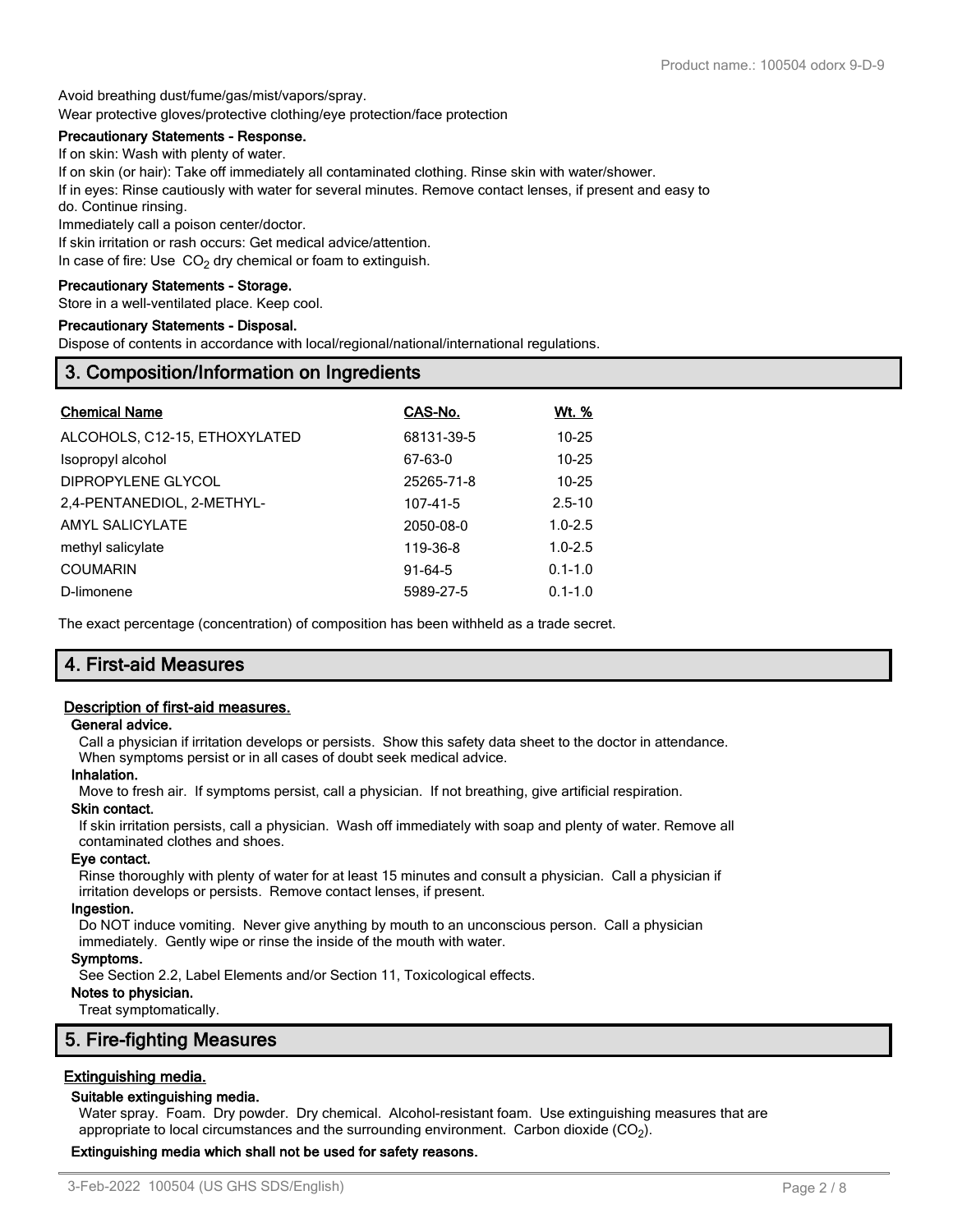High volume water jet.

### **Special hazards arising from the substance or mixture.**

Flash back possible over considerable distance. Hazardous decomposition products formed under fire conditions.

### **Advice for firefighters.**

As in any fire, wear self-contained breathing apparatus pressure-demand, MSHA/NIOSH (approved or equivalent) and full protective gear.

## **6. Accidental Release Measures**

### **Personal precautions, protective equipment and emergency procedures.**

### **Personal precautions.**

Avoid contact with skin, eyes and clothing. Ensure adequate ventilation, especially in confined areas. Do not breathe vapors or spray mist.

### **Advice for emergency responders.**

Remove all sources of ignition. Use personal protection recommended in Section 8.

### **Environmental precautions.**

Prevent further leakage or spillage if safe to do so. Do not allow material to contaminate ground water system. Prevent product from entering drains. See Section 12 for additional Ecological information.

### **Methods and materials for containment and cleaning up.**

### **Methods for Containment.**

Prevent further leakage or spillage if safe to do so. Pick up and transfer to properly labeled containers. Use personal protective equipment. Remove all sources of ignition.

### **Methods for cleaning up.**

Use personal protective equipment as required.

### **Reference to other sections.**

See section 8 for more information.

## **7. Handling and Storage**

### **Conditions for safe storage, including any incompatibilities.**

### **Advice on safe handling.**

Handle in accordance with good industrial hygiene and safety practice. Keep away from sources of ignition - No smoking.

### **Hygiene measures.**

See section 7 for more information.

### **Storage Conditions.**

Keep containers tightly closed in a cool, well-ventilated place. Store in original container.

### **8. Exposure Controls/Personal Protection**

| Ingredients with Occupational Exposure Limits<br><b>Chemical Name</b> | <b>ACGIH TLV-TWA</b> | <b>ACGIH-TLV STEL</b> | <b>OSHA PEL-TWA</b> | <b>OSHA PEL-CEILING</b> |
|-----------------------------------------------------------------------|----------------------|-----------------------|---------------------|-------------------------|
| Isopropyl alcohol                                                     | $200$ ppm            | $400$ ppm             | $400$ ppm           | N.E.                    |
| 2,4-PENTANEDIOL, 2-METHYL-                                            | 25 ppm               | 50 ppm                | N.E.                | N.E.                    |

**TLV = Threshold Limit Value TWA = Time Weighted Average PEL = Permissible Exposure Limit STEL = Short-Term Exposure Limit N.E. = Not Established**

### **Engineering Measures.**

Showers, eyewash stations, and ventilation systems.

### **Personal protective equipment.**

### **Eye/Face Protection.**

Safety glasses with side-shields.

 **Skin and body protection.**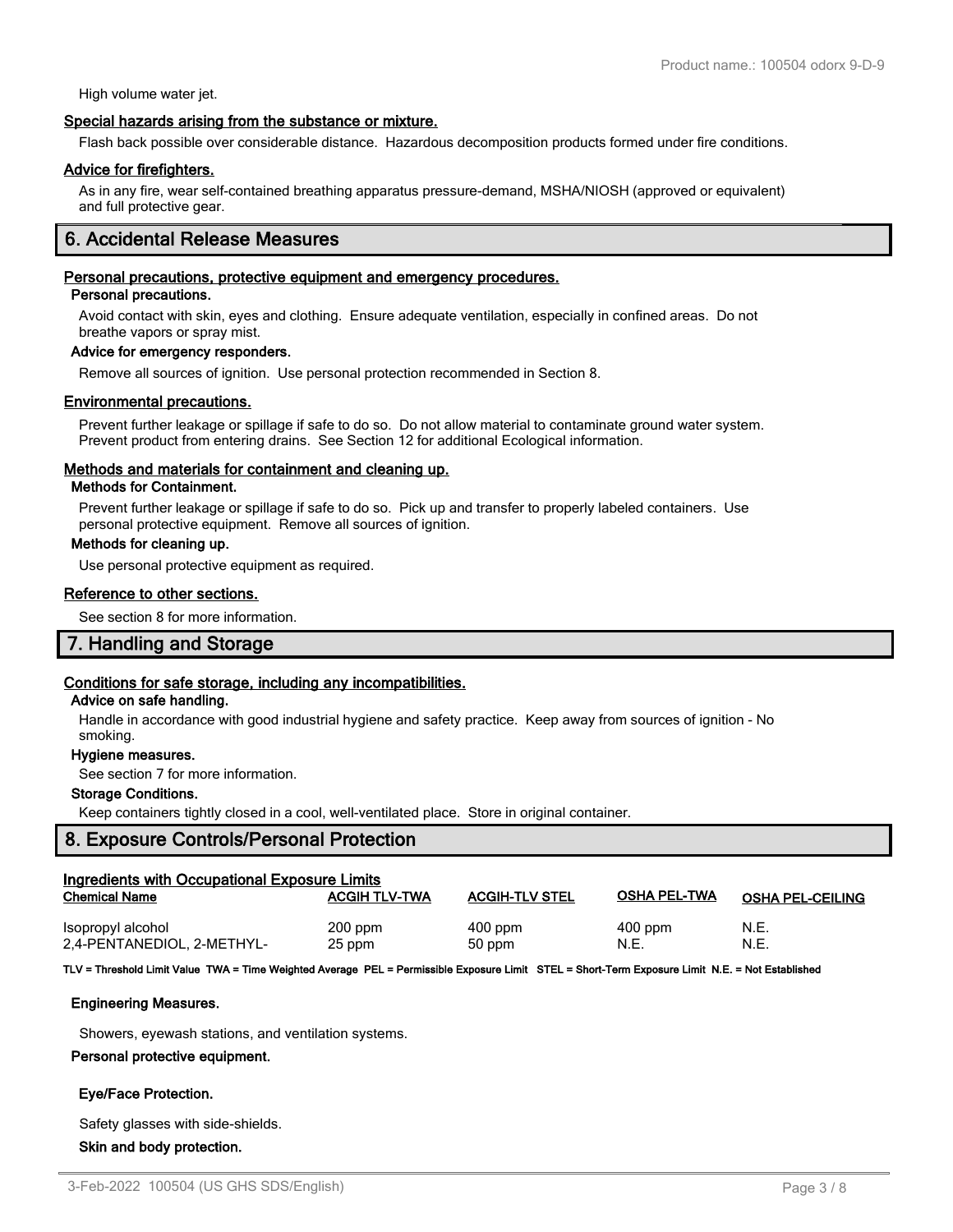Wear suitable protective clothing.

### **Respiratory protection.**

In case of insufficient ventilation wear suitable respiratory equipment.

## **9. Physical and chemical properties.**

### **Information on basic physical and chemical properties.**

| <b>Physical state</b>                     | Liquid                    |
|-------------------------------------------|---------------------------|
| Appearance                                | transparent               |
| Color                                     | colorless to straw        |
| Odor                                      | Wintergreen               |
| <b>Odor Threshold</b>                     | No Information            |
| рH                                        | 7.7                       |
| Melting/freezing point., °C (°F)          | No Information            |
| Flash Point., °C (°F)                     | 27 (80.60)                |
| Boiling point/boiling range., °C (°F)     | 108 - 302 (226.4 - 575.6) |
| <b>Evaporation rate</b>                   | No Information Available  |
| <b>Explosive properties.</b>              | No Information            |
| Vapor pressure.                           | 4.3                       |
| Vapor density.                            | No Information            |
| Specific Gravity. (g/cm <sup>3</sup> )    | 0.970                     |
| Water solubility.                         | No Information            |
| Partition coefficient.                    | No Information            |
| Autoignition temperature., °C             | No Information            |
| Decomposition Temperature °C.             | No Information            |
| Viscosity, kinematic.                     | No Information            |
| Other information.                        |                           |
| Volatile organic compounds (VOC) content. | 210                       |
| Density, Ib/gal                           | No Information            |

## **10. Stability and Reactivity**

### **Reactivity.**

Stable under normal conditions.

### **Chemical stability.**

Stable under recommended storage conditions.

## **Possibility of hazardous reactions.**

None known based on information supplied.

### **Conditions to Avoid.**

Strong oxidizing agents.

### **Incompatible Materials.**

None known based on information supplied.

### **Hazardous Decomposition Products.**

Carbon dioxide (CO<sub>2</sub>), carbon monoxide (CO), oxides of nitrogen (NO<sub>x</sub>), dense black smoke.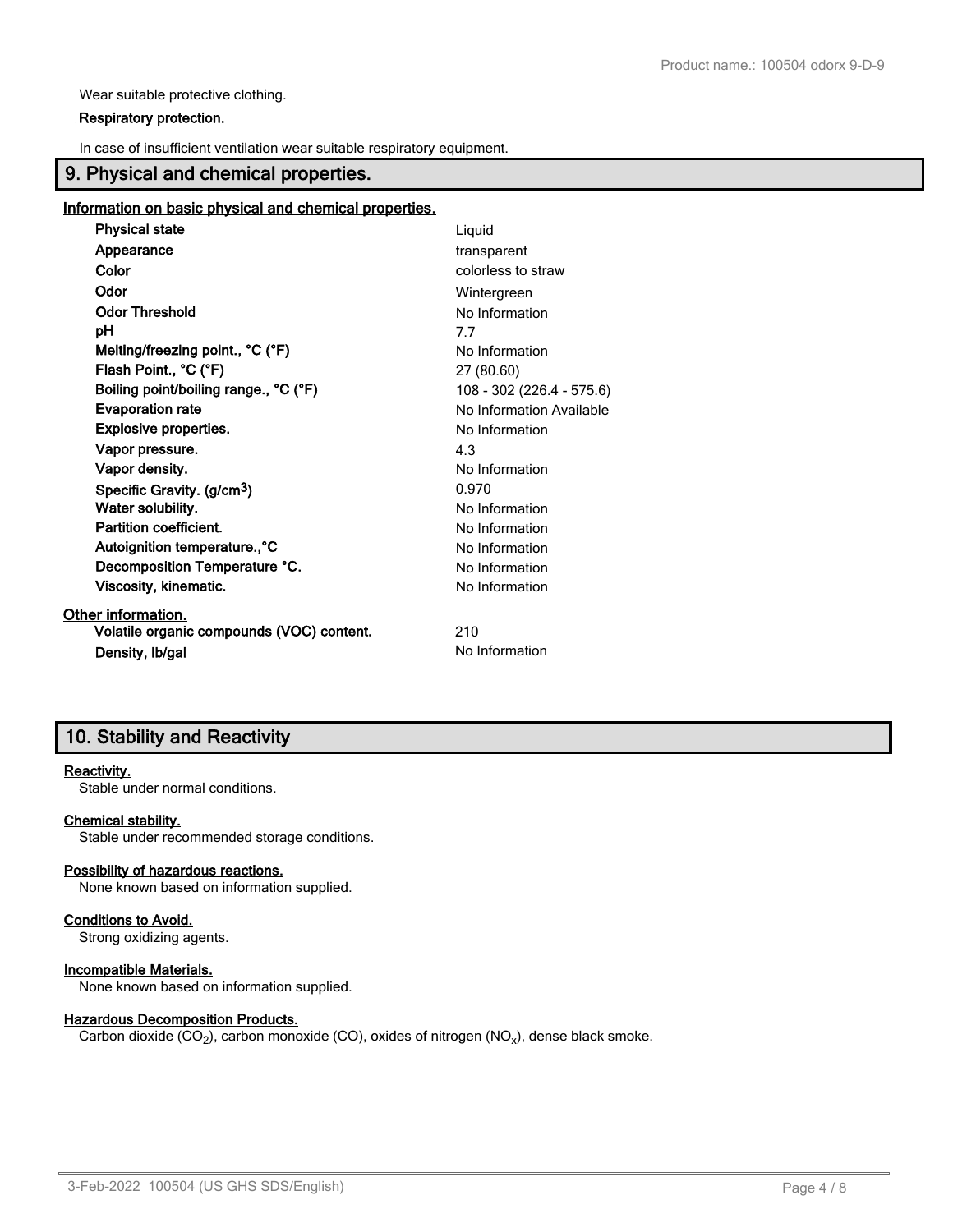6 mg/l (Dust)

>.3 mg/L Rat (Vapor)

N.I.

N.I.

N.I.

## **11. Toxicological Information**

|  | Information on toxicological effects. |  |
|--|---------------------------------------|--|
|  |                                       |  |

## **Acute toxicity.**

**Product Information**

| LD50 Oral      | LD50 Dern |
|----------------|-----------|
| 3,502.00 mg/kg | 18,139.00 |

#### **ADDELGEE CONTENTS** LC50 Inhalation (Vapor) mg/kg 18,139.70 mg/l

**Component Information. CAS-No. Chemical Name LD50 Oral LD50 Dermal LC50 Inhalation** 68131-39-5 ALCOHOLS, C12-15, ETHOXYLATED 1600 mg/kg Rat 2500 mg/kg Rabbit<br>13,900 mg/kg ( 67-63-0 Isopropyl alcohol 13,900 mg/kg (Rat ) Rabbit)<br>12300 mg/kg 107-41-5 2,4-PENTANEDIOL, 2-METHYL- 3700 mg/kg Rat Rabbit 2050-08-0 AMYL SALICYLATE 4100 mg/kg Rat >5000 mg/kg Rabbit<br>5005 mg/kg 119-36-8 methyl salicylate 890 mg/kg - rat 5005 mg/kg N.I. 91-64-5 COUMARIN > 5000 mg/kg Rat 293 mg/kg Rat N.I. 5989-27-5 D-limonene 5200 mg/kg, 4400 mg/kg Rat >5000 mg/kg Rabbit

N.I. = No Information

### **Skin corrosion/irritation.**

SKIN IRRITANT.

### **Eye damage/irritation.**

No Information

### **Respiratory or skin sensitization.**

No Information

### **Ingestion.**

### No Information

**Germ cell mutagenicity.**

No Information

## **Carcinogenicity.**

No Information

| CAS-No.   | <b>Chemical Name</b> | <b>IARC</b>  | <u>NTP</u>     | OSHA           |
|-----------|----------------------|--------------|----------------|----------------|
| 5989-27-5 | D-limonene           | IARC Group 3 | $\blacksquare$ | $\blacksquare$ |
| 91-64-5   | COUMARIN             | IARC Group 3 | $\sim$         | $\blacksquare$ |

### **Reproductive toxicity.**

No Information

**Specific target organ systemic toxicity (single exposure).**

No Information

**Specific target organ systemic toxicity (repeated exposure).**

No Information

**Aspiration hazard.**

No Information

### **Primary Route(s) of Entry**

No Information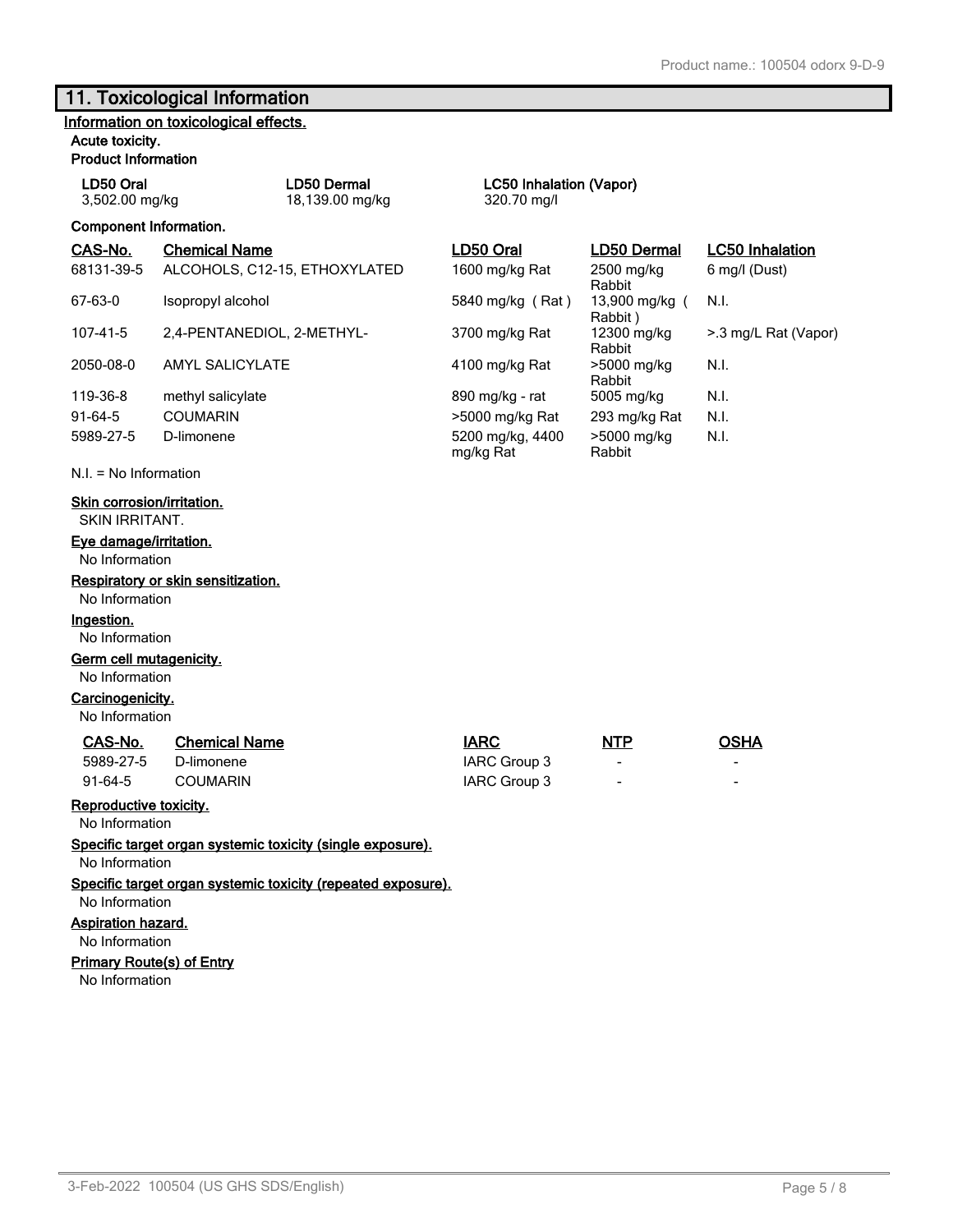## **12. Ecological Information**

## **Toxicity.**

40.95% of the mixture consists of ingredient(s) of unknown aquatic toxicity

## **Ecotoxicity effects.**

| Chemical Name                          | <b>Toxicity to algae</b>                                                                            | <b>Toxicity to fish</b>                                                                                                                                                                      | Toxicity to daphnia and other<br>aquatic invertebrates |
|----------------------------------------|-----------------------------------------------------------------------------------------------------|----------------------------------------------------------------------------------------------------------------------------------------------------------------------------------------------|--------------------------------------------------------|
| Isopropyl alcohol<br>67-63-0           | EC50 96 h Desmodesmus<br>subspicatus >1000 mg/L, EC50<br>72 h Desmodesmus subspicatus<br>>1000 mg/L | LC50 96 h Pimephales promelas<br>9640 mg/L, LC50 96 h<br>Pimephales promelas 11130 mg/<br>L, LC50 96 h Lepomis<br>macrochirus >1400000 $\mu$ g/L                                             | EC50 48 h Daphnia magna<br>13299 mg/L                  |
| 2,4-PENTANEDIOL, 2-METHYL-<br>107-41-5 |                                                                                                     | LC50 96 h Pimephales promelas<br>10500 - 11000 mg/L, LC50 96 h<br>Lepomis macrochirus 10000 mg/<br>L, LC50 96 h Pimephales<br>promelas 8690 mg/L, LC50 96 h<br>Pimephales promelas 10700 mg/ | EC50 48 h Daphnia magna 2700<br>$-3700$ mg/L           |
| D-limonene<br>5989-27-5                |                                                                                                     | LC50 96 h Pimephales promelas<br>0.619 - 0.796 mg/L, LC50 96 h<br>Oncorhynchus mykiss 35 mg/L                                                                                                |                                                        |

## **Persistence and degradability.**

No data are available on the product itself.

### **Bioaccumulative potential.**

Discharge into the environment must be avoided.

| CAS-No.        | <b>Chemical Name</b>       | log POW |
|----------------|----------------------------|---------|
| 67-63-0        | Isopropyl alcohol          | 0.05    |
| $107 - 41 - 5$ | 2,4-PENTANEDIOL, 2-METHYL- | < 0.14  |
| 119-36-8       | methyl salicylate          | 2.55    |

### **Mobility in soil.**

No information

### **Other adverse effects.**

No information

## **13. Disposal Considerations**

### **Waste Disposal Guidance.**

Disposal should be in accordance with applicable regional, national and local laws and regulations.

## **14. Transport Information**

**DOT**

| <b>Limited Quantity</b><br>3 |
|------------------------------|
| 1993                         |
| Ш                            |
|                              |

### **IMDG**

|                                | <b>Proper Shipping Name:</b> Flammable Liquid, N.O.S. (Isopropanol)                             |
|--------------------------------|-------------------------------------------------------------------------------------------------|
| <b>Hazard Class:</b>           |                                                                                                 |
| UN Number:                     | 1993                                                                                            |
| <b>Packing Group:</b>          | Ш                                                                                               |
| <b>Additional Information:</b> | This product contains a chemical which is listed as a marine pollutant according to<br>IMDG/IMO |
|                                |                                                                                                 |

**IATA** No Information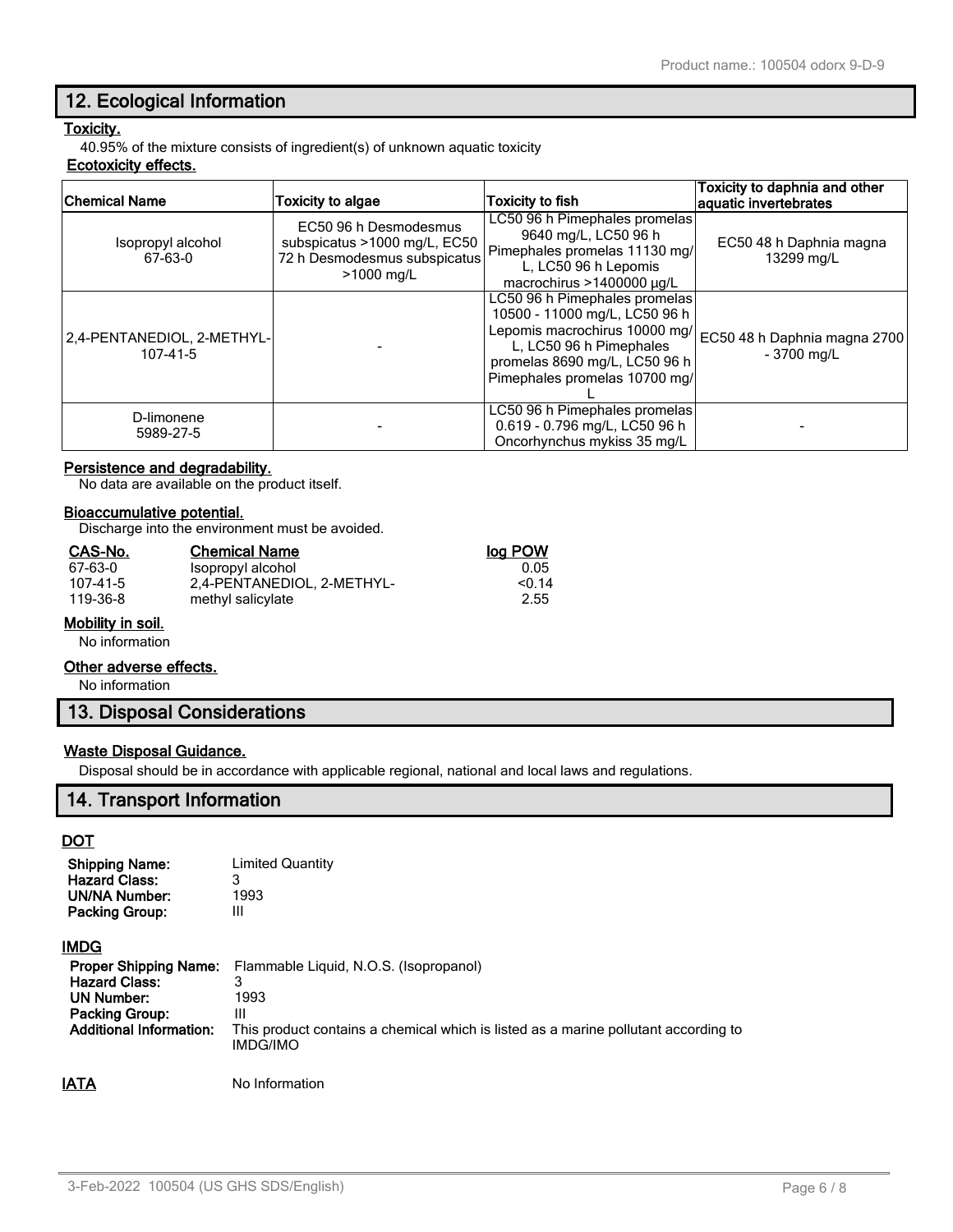## **15. Regulatory Information**

## **International Inventories:**

| TSCA                 |                                                                                                   |
|----------------------|---------------------------------------------------------------------------------------------------|
| DSL                  |                                                                                                   |
| <b>DSL/NDSL</b>      |                                                                                                   |
| <b>EINECS/ELINCS</b> |                                                                                                   |
| ENCS                 |                                                                                                   |
| IECSC                |                                                                                                   |
| KECI                 |                                                                                                   |
| <b>PICCS</b>         |                                                                                                   |
| AICS                 |                                                                                                   |
| NZIoC                |                                                                                                   |
| TCSI                 |                                                                                                   |
| <b>TSCA</b>          | United States Toxic Substances Control Act Section 8(b) Inventory.                                |
| <b>DSL</b>           | Canadian Domestic Substances List.                                                                |
| <b>DSL/NDSL</b>      | Canadian Domestic Substances List/Canadian Non-Domestic Substances List                           |
| <b>EINECS/ELINCS</b> | European Inventory of Existing Chemical Substances/European List of Notified Chemical Substances. |
| <b>ENCS</b>          | Japan Existing and New Chemical Substances.                                                       |
| <b>IECSC</b>         | China Inventory of Existing Chemical Substances.                                                  |
| <b>KECL</b>          | Korean Existing and Evaluated Chemical Substances.                                                |
| <b>PICCS</b>         | Philippines Inventory of Chemicals and Chemical Substances.                                       |
| <b>AICS</b>          | Australian Inventory of Chemical Substances.                                                      |
| <b>NZIoC</b>         | New Zealand Inventory of Chemicals.                                                               |
| <b>TCSI</b>          | <b>Taiwan Chemical Substance Inventory</b>                                                        |

## **U.S. Federal Regulations:**

### **SARA SECTION 313:**

This product contains the following substances subject to the reporting requirements of Section 313 of Title III of the Superfund Amendment and Reauthorization Act of 1986 and 40 CFR part 372: .

| <b>Chemical Name</b> | CAS-No. | <b>Weight Percent</b> |
|----------------------|---------|-----------------------|
| Isopropyl alcohol    | 67-63-0 | $10 - 25$             |

### **TOXIC SUBSTANCES CONTROL ACT 12(b):**

This product does not contain any chemicals that are subject to the reporting requirements of TSCA 12(b).

### **ADDITIONAL INFORMATION**

Additional Information - Sxn 15: No Information

### **CALIFORNIA PROPOSITION 65 CARCINOGENS**

No Proposition 65 Carcinogens exist in this product.

### **CALIFORNIA PROPOSITION 65 REPRODUCTIVE TOXINS**

No Proposition 65 Reproductive Toxins exist in this product.